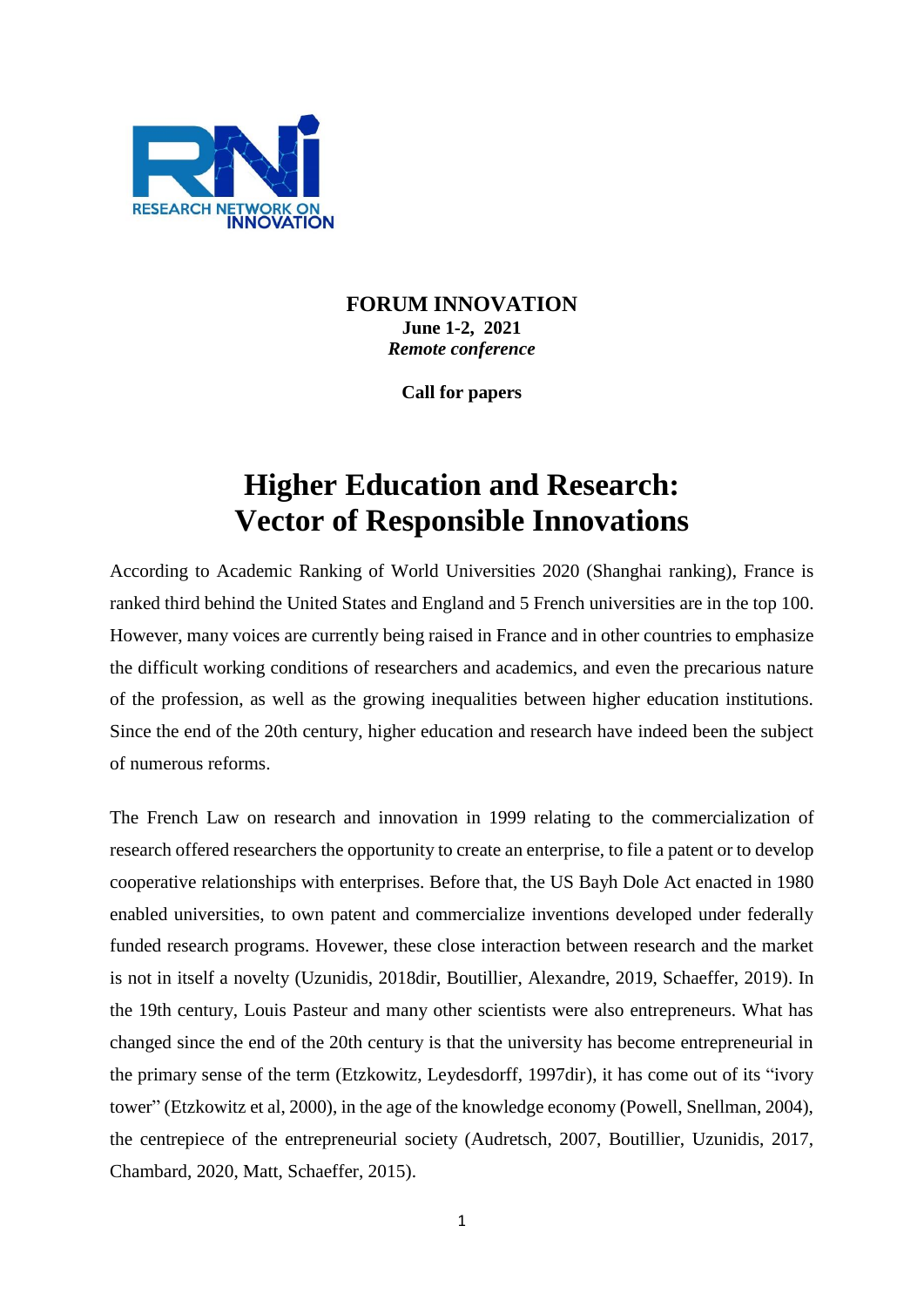The entrepreneurial university is an institution that is open to the economy and society. In a globalized economy, based on competition, states must give companies the means to innovate and be competitive. Since the beginning of the 21st century, the Triple Helix (Etzkowitz, 2003, 2008) has highlighted the close interactions between the university, business and the State, and even with civil society (depending on its needs), the environment and democracy (Carayannis, Campbell, 2017), showing to what extent the production of knowledge and its commercialisation are an integral part of social dynamics. In addition to its two initial missions, teaching and research, the university must also transfer the results of research to the market. Under these conditions, over the last twenty years, it is the very functioning of the university that has changed, marked by a double contradictory movement: on the one hand the university has become both bureaucratized (multiplication of procedures, rankings, evaluation of teaching, research results, etc.) and on the other hand liberalized by the social models it disseminates. It advocates entrepreneurship not only for researchers, but also for students in all disciplines. Research work has also changed considerably. To be recognized by their peers, researchers must have publications in journals listed in international directories (Lanciano-Morandat, 2019).

Presidents and directors of higher education and research institutions (HEIs) build their strategy around entrepreneurship, incubators, the creation of start-ups and competitiveness. Moreover, the open innovation model (Chesbrough, 2003) has shown that the formation and development of the firm's knowledge capital (Laperche, 2018) is based on the development of cooperative relationships with a set of actors (startup, research centers, universities, etc.). Higher Education and Research Institutions are at the heart of fundamental transformations that are not limited to teaching, research, and transfer, but whose consequences are much more important in economic and social terms. In an uncertain economic context marked by increasing inequalities and to counter the consequences of climate change, all actors in the innovation ecosystem (companies, universities, research institutions, the State, consumers, etc.) (Fetters et al., 2010) are concerned by the subject of responsibility. Thus, inspired by the framework of the 2030 agenda and the objectives of sustainable development, socio-economic inequalities and environmental degradation have become some of the problems that today fall within the competence of Higher Education and Research Institutions (Bolio Dominguez, Pinzon Lizarrage, 2019). If these problems remain unresolved, they may call into question the social relevance of the Higher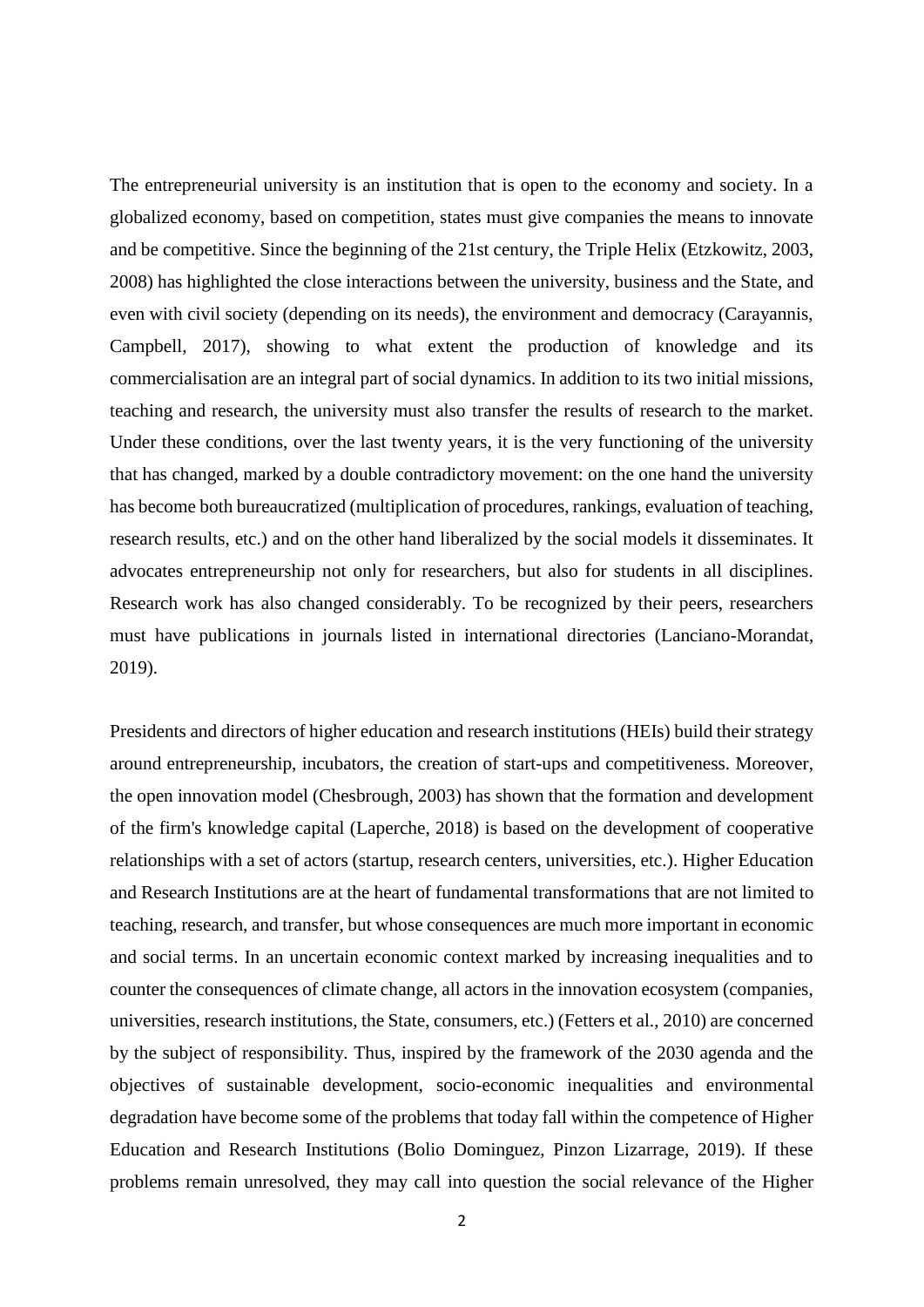Education Institutions (HEIs), understood as the capacity to train students and use the results of their research to address society's problems. Moreover, young people who pass through universities are the main driving force for HEIs to find pathways to social transformation (UNESCO, 2015). The HEIs have therefore developed education and training programs to support students who have a project to create a business, or even raise awareness if they do not have one.

This change is also accompanied by new ways of innovating by taking into account within the innovation process itself as well as in the results the negative impacts that could be generated. Since the beginning of the 21st century, responsible innovation (Debref et al., 2019) is therefore the new model that allows the actors in the innovation ecosystem to respond to the urgent challenges that the world has been facing in recent years, particularly social and environmental challenges (Von Schomberg, Hankins, 2019). For example, the AUF (Agence Universitaire de la Francophonie) has developed the ACTIF (Action pour l'innovation responsable francophone / Actions for Francophone responsible innovation) scheme, which aims to "identify, federate, promote and develop innovation with a positive impact where it is already in the AUF network and where it will be created". The European HEIRRI (Higher Education Institutions and Responsible Research and Innovation) project, funded by the European Commission between 2015 and 2018 as part of the Horizon 2020 program, aimed to stimulate the alignment of research and innovation practices with social needs and expectations. It now offers a state of the art and a database of teaching and research practices in responsible innovation, as well as proposals for training programs. The question of how higher education and research take up these challenges and respond to them is thus fundamental. The objective is to produce reliable scientific knowledge that meets the real needs of society. In this sense, should the organization of science be based neither on the State or on the market, since researchers should be able to carry out their work in complete independence (Pénin, 2020)?

This evolution raises many questions that cut across the three major missions of higher education and research, plus a cross-cutting issue of university governance:

1/ **In a perspective of sustainable innovation, the question of research and knowledge production is important: how are the orientations of sustainable research defined?** How do they take into account major societal issues? How does the work of researchers evolve? Are new processes being put in place? What are the conditions of recruitment and training of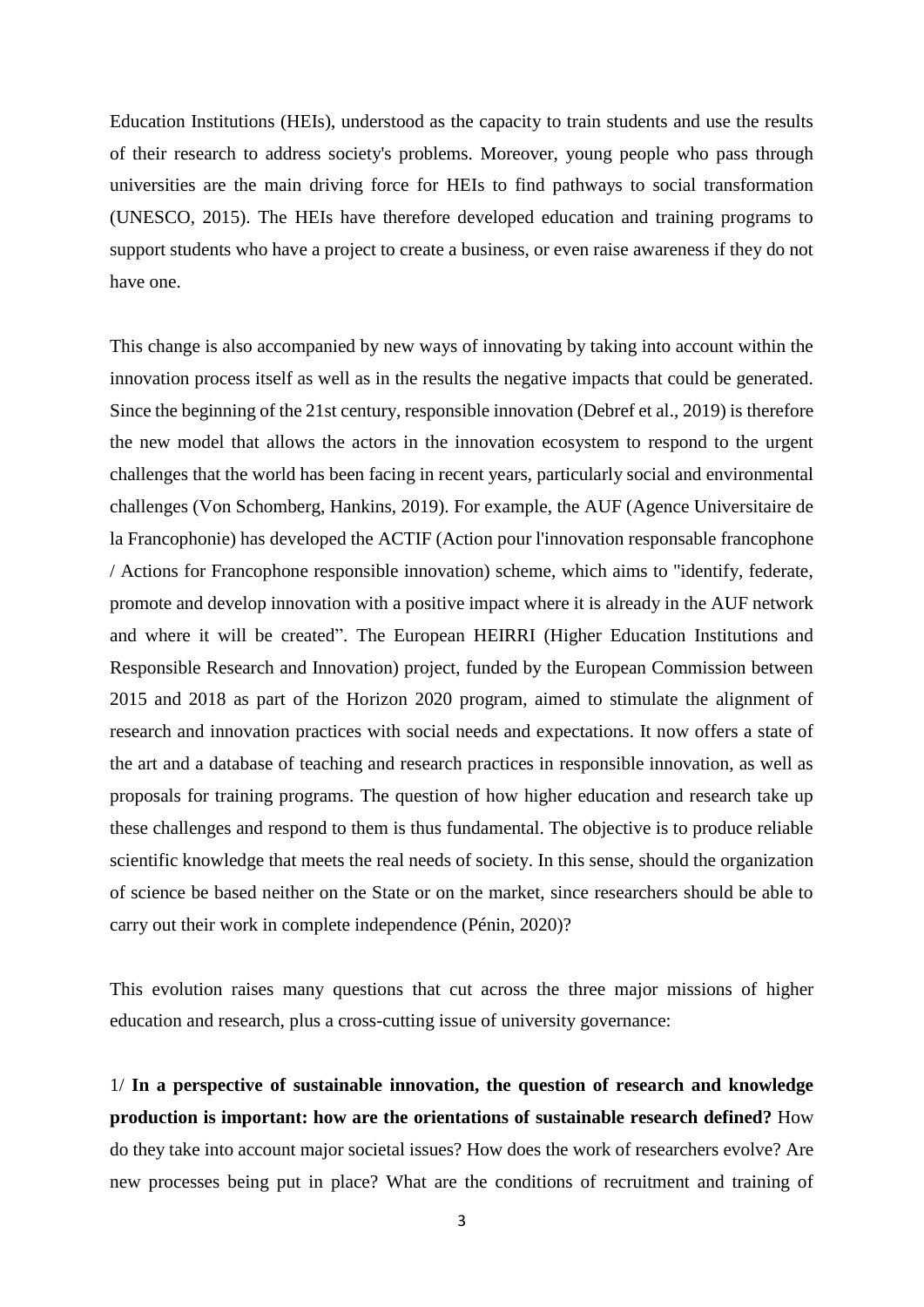researchers, have their working conditions changed? How is research funded? What are the consequences of private funding on the autonomy and independence of research activities? What are the modalities and consequences of the "publish or perish" principle, particularly in terms of the quality of research (scientific fraud, manipulation of results, etc.)?

2/ **How is research valued for socially desirable outcomes?** How are its results disseminated? How does this research translate into responsible innovations? In what way in this case? How is innovation based on sustainable research financed? How do these processes fit into sustainable HEI-company-state relationships? What is the role of support structures for business creation?

3/ **The HEI also has a mission of teaching and transmission of knowledge, including training in entrepreneurship and responsible innovation.** Is this objective taken into account in the modalities of teaching and knowledge transmission? If so, in what way? Does it generate new pedagogical approaches? Does it have an impact on the recruitment and training of teachers?

4/ **Finally, what is the link between the imperative of responsible innovation and the governance of the HEIs?** Does it contribute to the development of inequalities between higher education institutions? Does it contribute to the establishment of an inclusive stakeholder dialogue and the participation of a wide range of actors in order to increase social engagement? What could tomorrow's RSE model be that promotes sustainable innovation and is likely to respond to major challenges?

#### *Deadlines for submissions*:

**15th March 2021**: deadline for **electronic submission of paper** to the conference (two pages including: objectives of the paper, research question, methodology, excepted results, main references - ten max) of for **electronic submission of session** to the conference (on page including: topic of the session, name of proposed authors. Each author will submit his/her proposition individually).

**15th April 2021**: notification of authors regarding acceptance to the conference.

**15th May 2021**: deadline for registration

**Contact**: <https://foruminnov21.univ-littoral.fr/>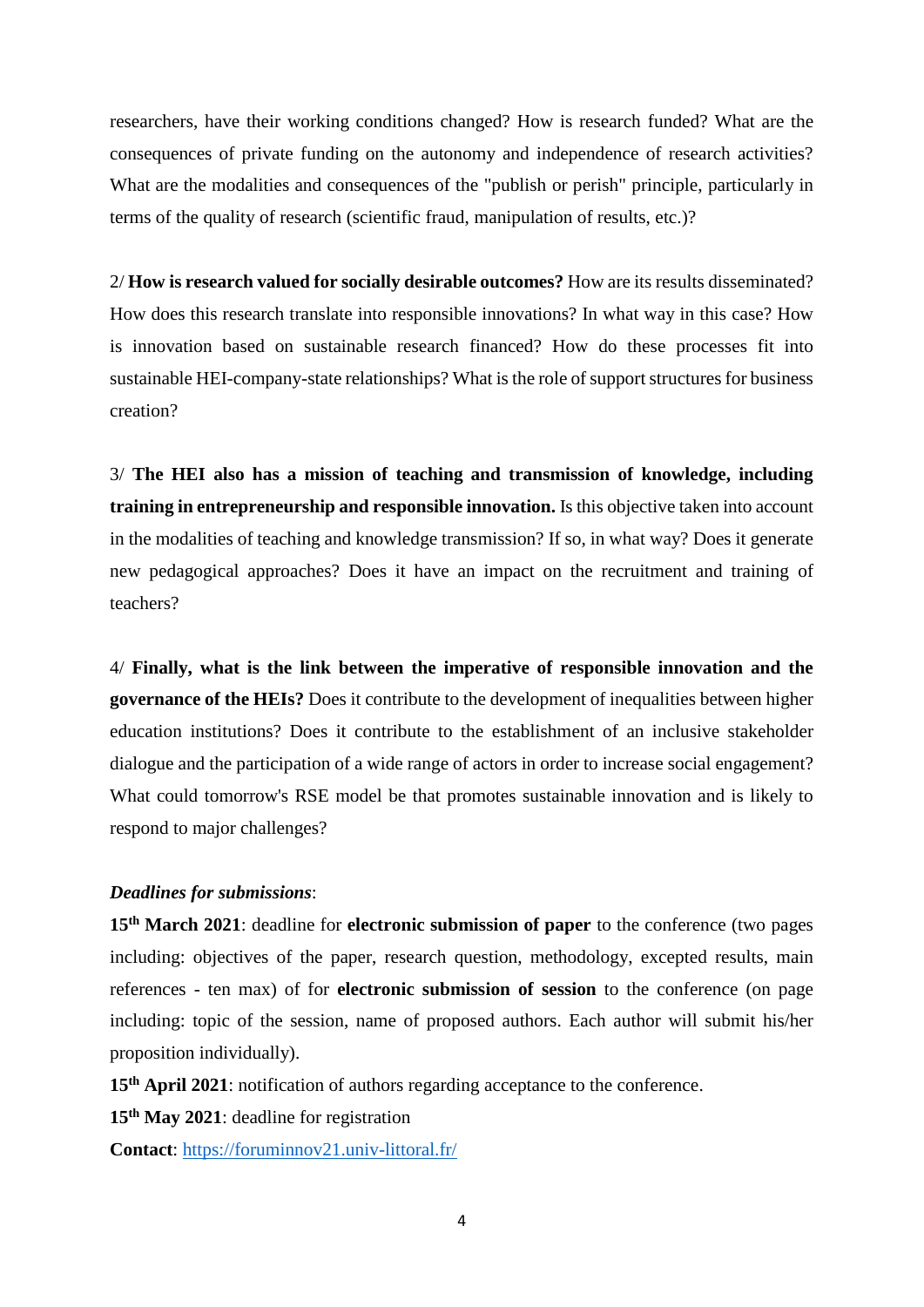#### *References*

Audretsch D., 2007, *The entrepreneurial society*, Oxford University Press.

Boutillier S., Alexandre L., 2019dir, L'entrepreneuriat scientifique. Institutions et innovation, *Marché & organisations*, 34, 11-14.

Bolio Domínguez V., Pinzón Lizarraga L. M., 2019, Construction and Validation of an Instrument to Evaluate the Characteristics of University Social Responsibility in University Students, *Revista Internacional de Educación para la Justicia Social*, 8(1), 79-96

Boutillier S., Uzunidis D., 2017, *L'entrepreneur*, ISTE Editions.

Carayannis E. G., Campbell D. F. J., 2017, Les systèmes d'innovation de la quadruple et de la quintuple hélice, *Innovations,* 54, 173-195.

Chambard O., 2020, *Business Model, nouveau laboratoire de l'idéologie entrepreneuriale,* La découverte.

Chesbrough H., 2003, *Open innovation. The new imperative for creating and profiting from technology*, Harvard Business School Press.

Debref R., Gallaud D., Temple L., Temri L., 2019, L'innovation responsible, dimension stratégique des organisations, *Innovations,* 59, 5-13.

Etzkowitz H., 2003, Research groups as « quasi firms »: the invention of entrepreneurial university, *Research Policy*, 32(1), 109-121.

Etzkowitz H., 2008, *The triple Helix University-industry-governement. Innovation and entrepreneurship*, Routlege.

Etzkowitz H., Webster A., Gebhardt C., Terra B. R. C., 2000, The future of the university and the university of the future: evolution of ivory tower to entrepreneurial paradigm, *Research Policy,* 29, 313-330.

Fetters M. L., Greene F. G., Rice M. P., Butler J. S., 2010eds, *The development of Universitybased entrepreneurship ecosystem,* Edward Elgar.

Lanciano-Morandat C., 2019, *Le travail de recherche. Production de savoirs et pratiques scientifiques et techniques*, CNRS Editions.

Laperche B., 2018, *Le capital savoir de l'entreprise*, ISTE Editions.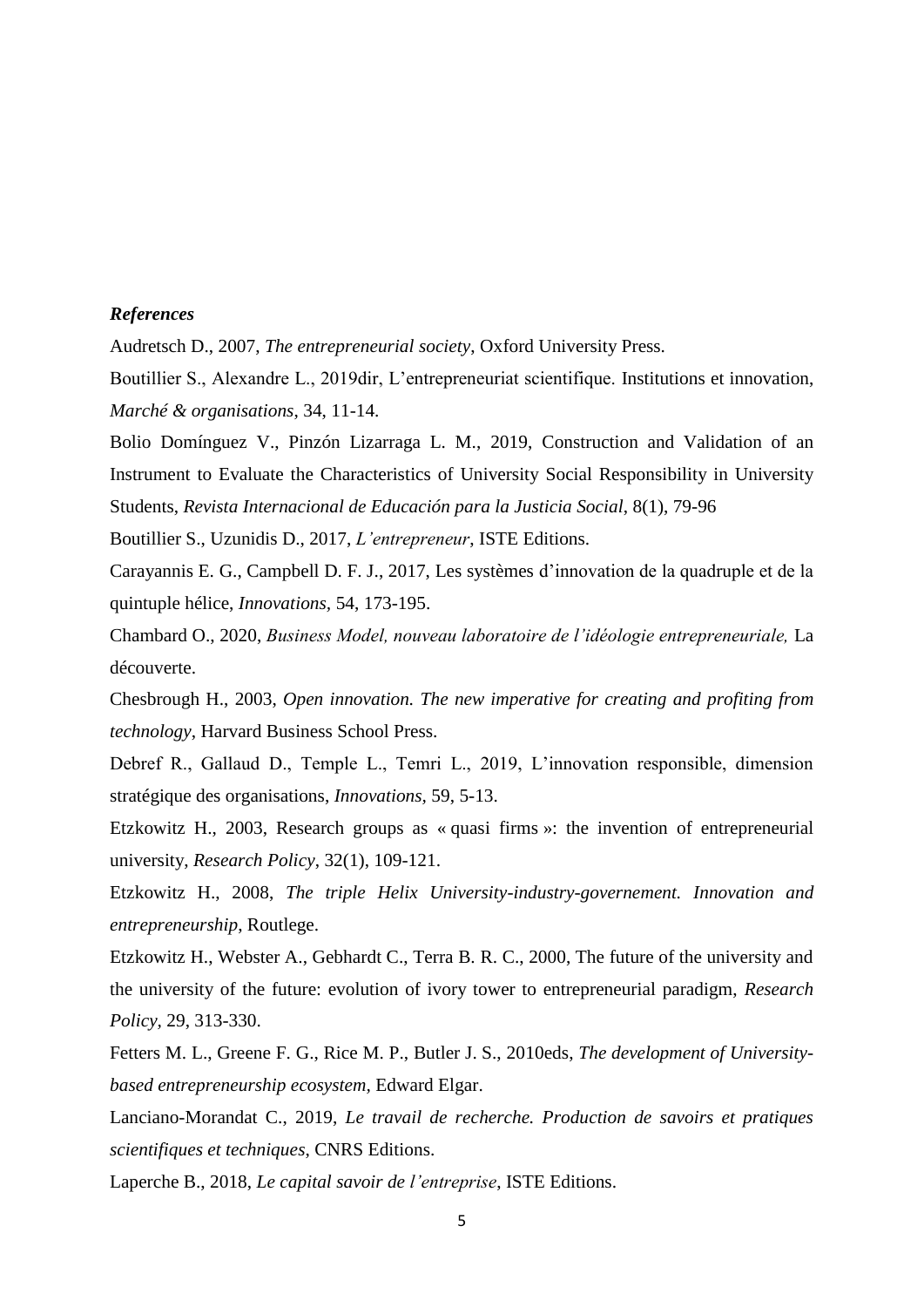Matt M., Schaeffer V., 2015, Le soutien à l'entrepreneuriat académique dans le modèle d'université HUB, *Innovations,* 48, 13-39.

Pénin J., 2020, La gouvernance du commun scientifique ouvert et ses remises en cause, *Innovations,* 63, pp.15-37.

Powell W.W., Snellman K., 2004, The knowledge economy, *Annual review of Sociology*, 30, 199-220.

UNESCO.,2016, *Education à la citoyenneté mondiale : préparer les apprenants aux défis du XXIe siècle*. París: UNESCO.

Schaeffer V., 2019, L'université entrepreneuriale. Eléments historiques et débat, *Marché & organisations*, 34, 87-108.

Uzunidis D., 2018dir, *Recherche académique et innovation. La force productive de la science*, Peter Lang.

Von Schomberg, R., Hankins, J. (Eds.). (2019). *International handbook on responsible innovation: A global resource*. Edward Elgar Publishing.

### **Scientific committee**

David Audretsch (Indiana University), Pierre Barbaroux (Ecole de l'air), Patricia Baudier (EM-Normandie), Sonia Ben Slimane (ESCP), Bertrand Bocquet (Université de Lille), Sophie Boutillier (Université du Littoral Côte d'Opale), Thierry Burger-Helmchen (Université de Strasbourg), David Campbell (University of Applied Arts, Vienna), Vanessa Casadella (Université de Picardie Jules Verne), Patrick Cohendet (HEC Montréal), Elias Carayannis (University George Washington), Muriel Cordier (AUF), Romain Debref (Université Reims Champagne Ardennes), Béatrice Dumont (Université Sorbonne Paris Nord), Laurent Dupont (Université de Lorraine), Henry Etzkowitz (Stanford University), Joëlle Forest (INSA Lyon), Michel Grossetti (Université Toulouse Jean Jaurès), Jeremy Howells (University of Portsmouth), Caroline Hussler (Université Lyon 3), Caroline Lanciano-Morandat (Université d'Aix en Provence), Blandine Laperche (Université du Littoral Côte d'Opale), Isabelle Laudier (CDC), Birgit Leick (University of South-Eastern Norway), Son Thi Kim Le (Université du Littoral Côte d'Opale), Marcos Lima (SKEMA), Mireille Matt (INRAE-Lisis), Laure Morel (ENSGSI, Université de Lorraine), Sana Mrizak (Université du Littoral Côte d'Opale), Julien Pénin (Université de Strasbourg), Loïc Petitgirard (CNAM), Emmanuelle Picard (Ens-Lyon), Sophie Reboud (Burgundy School of Business), Jean-Claude Ruano-Borbalan (CNAM), Francesco Schiavone (University Parthenope, Naples), Eric Seulliet (La Fabrique du Futur), Véronique Schaeffer (Université de Strasbourg), Michele Simoni (University Parthenope,